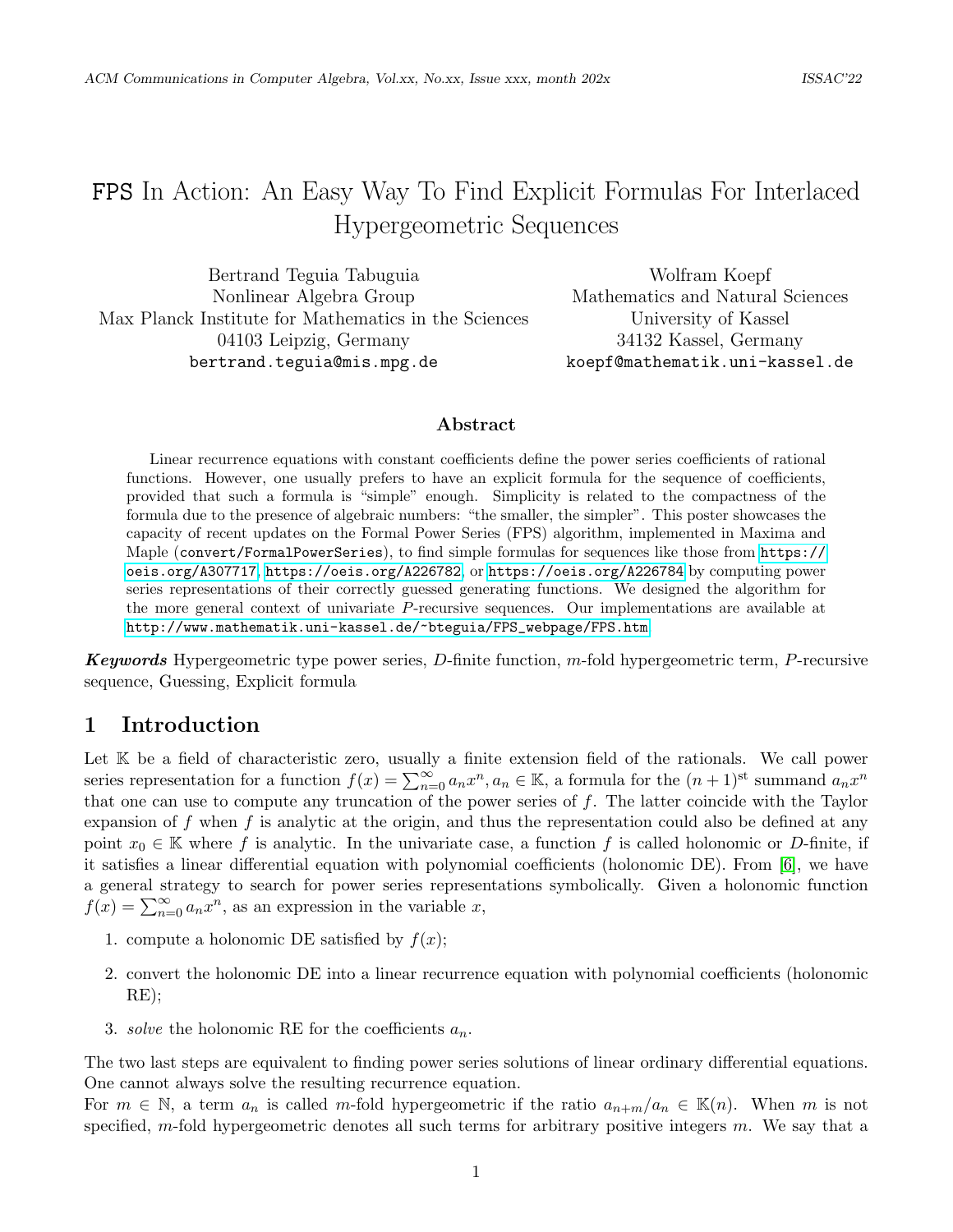function is of hypergeometric type if its power series coefficients are evaluations of m-fold hypergeometric terms. The definition extends to Laurent-Puiseux series, but in this paper we only consider power series with non-negative integer exponents. Numerous holonomic functions, including rational functions, are of hypergeometric type. The computation of m-fold hypergeometric term solutions of holonomic REs is effective (see [\[9,](#page-3-1) [11,](#page-4-0) [14\]](#page-4-1)). On this poster, we use the algorithm  $m$  foldHyper (available in Maple 2022 as LREtools-mhypergeomsols), developed in [\[14\]](#page-4-1) for the efficient computation of hypergeometric type power series (see also [\[13,](#page-4-2) [12\]](#page-4-3)). It is worth mentioning that  $m$  foldHyper extends the algorithms by Petkovšek and Mark van Hoeij (see [\[7,](#page-3-2) [15,](#page-4-4) [1\]](#page-3-3)) and has a much better performance than some previous approaches in the same direction (see [\[8,](#page-3-4) [3\]](#page-3-5)). Our Formal Power Series (FPS) algorithm uses **mfoldHyper** to compute a basis for all m-fold hypergeometric term solutions on the third step given above, and uses linear algebra with a truncated series expansion of f to deduce a power series representation for f. For more details about the algorithm, we refer the reader to [\[14,](#page-4-1) [11\]](#page-4-0).

**Example 1.** The FPS algorithm computes the following power series representation for  $\frac{1}{((x^2-p)(x^3-q))}$  for arbitrary constants p and q.

$$
\sum_{n=0}^{\infty} \left( -\frac{\left( q \, p^{-1 - \frac{n}{2}} - q^{-\frac{1}{3} - \frac{n}{3}} p \right) x^n}{p^3 - q^2} \right) + \sum_{n=0}^{\infty} \left( -\frac{\left( p^{\frac{3}{2}} - q \right) p^{-n - \frac{3}{2}} x^{2n+1}}{p^3 - q^2} \right) + \sum_{n=0}^{\infty} \left( -\frac{q^{-1 - n} p \left( q^{\frac{2}{3}} - p \right) x^{3n}}{p^3 - q^2} \right) + \left( \sum_{n=0}^{\infty} \frac{\left( q^{\frac{2}{3}} - p \right) q^{-n - \frac{2}{3}} x^{3n+1}}{p^3 - q^2} \right). \tag{1}
$$

For software reason, the formula is not identical with the one obtained with Maple 2022, although correct; however, the output is still much more compact compared to previous Maple versions. Our implementation is available for Maple and Maxima users at [http: // www. mathematik. uni-kassel. de/](http://www.mathematik.uni-kassel.de/~bteguia/FPS_webpage/FPS.htm) ~ bteguia/ FPS\_ [webpage/ FPS. htm](http://www.mathematik.uni-kassel.de/~bteguia/FPS_webpage/FPS.htm) . The authors welcome any comments for the improvement of the package.

The latter example presents a typical situation of what happens when it comes to computing explicit formulas for power series coefficients of rational functions that generate some sequences from N. J. A. Sloane <https://oeis.org>. FPS splits the formula modulo some integers, which allows to also deal with the situation of many zeros (see  $[5]$ ) in the sequence with no specific care about them. The Padé approximation is often the best choice to guess the rational function that generates a sequence [\[2\]](#page-3-7). In our next examples, we use the implementation in the Gfun package  $(\text{ratpoly})$  ([\[10\]](#page-4-5)) to find the generating functions, and FPS to compute the desired formulas.

#### 2 Some Explicit Formulas

In what follows, we compute power series representations of rational functions generating some sequences from <https://oeis.org>. The resulting representations give explicit formulas for the  $(n + 1)$ <sup>st</sup> terms (we start sequences at 0) of the corresponding sequences. We do not give detailed proofs that the guessed rational function is the correct one; however, the formula obtained using FPS is correct by the correctness of the FPS algorithm. Throughout this section  $a_n$  will denote the  $(n+1)^{st}$  term of the sequence for each example.

**Example 2.** Let us consider the sequence  $A307717$  from  $https://oeis.org/A307717. a_n$  counts the number of palindromic squares,  $k^2$ , of length  $n+1$  such that k is also palindromic. We use the 33 first terms of the sequence. That is the minimal required by the guess in the next step.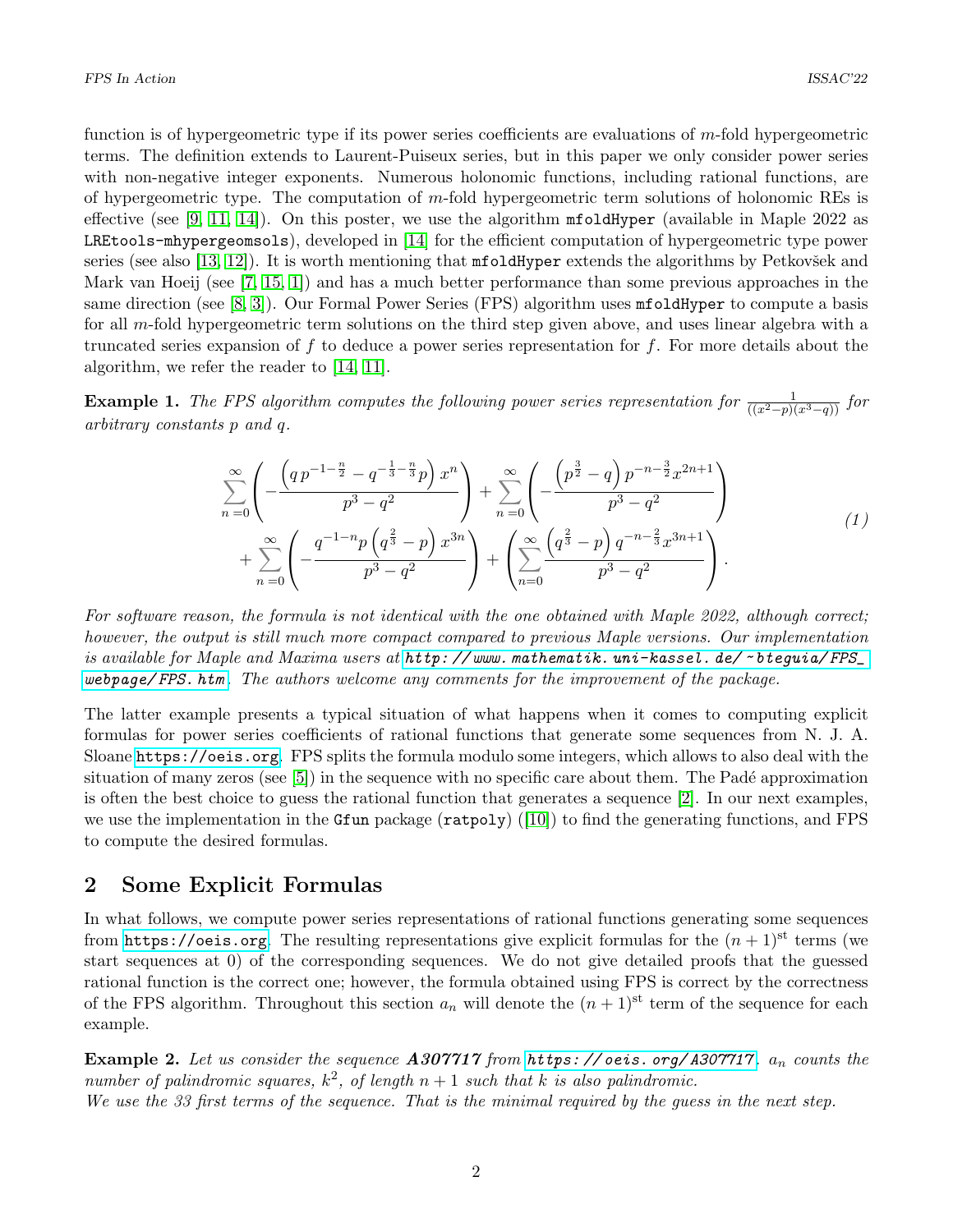$> L := [4, 0, 2, 0, 5, 0, 3, 0, 8, 0, 5, 0, 13, 0, 9, 0, 22, 0,$  $16, 0, 37, 0, 27, 0, 60, 0, 43, 0, 93, 0, 65, 0, 138$ 

<span id="page-2-0"></span>We guess the generating function.

> 
$$
f := gfun: -\operatorname{list} \operatorname{tr} \operatorname{or} \operatorname{at} \operatorname{p} \operatorname{o} \operatorname{ly} (L, x) [1]
$$
  

$$
f := -\frac{2x^{16} - x^{14} - 5x^{12} + 5x^{10} + 12x^8 - 5x^6 - 11x^4 + 2x^2 + 4}{-x^{16} + 4x^{12} - 6x^8 + 4x^4 - 1}
$$
(2)

We compute the power series representation using FPS. The input is the expression  $f$ , its variable  $x$ , and a summation variable n chosen by the user.

 $>$  FPS(f, x, n)

$$
2 + \left(\sum_{n=0}^{\infty} \left(\frac{(-1)^n n^3}{96} - \frac{3(-1)^n n^2}{32} + \frac{65(-1)^n n}{96} + \frac{7(-1)^n}{32} + \frac{n^3}{32} - \frac{5n^2}{32} + \frac{37n}{32} + \frac{57}{32}\right) x^{2n}\right) \tag{3}
$$

Theorem 3. The sequence A307717 from https://oeis.org/A307717 has the explicit formula

$$
a_0 = 4
$$
  
\n
$$
a_{2n+1} = 0, n \ge 0
$$
  
\n
$$
a_{2n} = \frac{((-1)^n + 3) n^3 - (9(-1)^n + 15) n^2 + (65(-1)^n + 111) n + 21(-1)^n + 171}{96}, n \ge 1,
$$
\n(4)

$$
n = \frac{((-1)^n + 3)n^3 - (9(-1)^n + 15)n^2 + (65(-1)^n + 111)n + 21(-1)^n + 171}{96}, n \ge 1,
$$
 (5)

where  $a_n$  is its  $(n+1)^{st}$  term.

Proof. It is enough to prove that the generating function [\(2\)](#page-2-0) is the correct one. From the connection to the sequence from <https://oeis.org/A218035> whose generating function, denote it by  $g(x)$ , is known, one verifies that f in [\(2\)](#page-2-0) and g are linked by the relation  $f(x) = g(x^2)/x^2$ , which holds.  $\Box$ 

We noticed that the latter example is also investigated in the recent paper [\[4\]](#page-3-8) about guessing. There the authors also provide a different formula for A307717.

**Example 4.** Our second sequence is  $A226782$  from https://oeis.org/A226782.  $a_n = 0$  if  $n + 1$  is even, and the inverse of 4 in the ring  $\mathbb{Z}/(n+1)\mathbb{Z}^*$  if  $n+1$  is odd. We proceed as before and find an explicit formula for  $a_n$ .

<span id="page-2-1"></span>
$$
> L := [0, 0, 1, 0, 4, 0, 2, 0, 7, 0, 3, 0, 10, 0, 4, 0, 13]:
$$
  
>  $f := g fun: - listtorat poly(L, x)[1]$ 

$$
f \coloneqq -\frac{-x^8 + 4x^4 + x^2}{-x^8 + 2x^4 - 1} \tag{6}
$$

 $>$  FPS(f, x, n)  $-1 + \left(\sum_{n=0}^{\infty} \left(\frac{(-1)^n n}{n} + \frac{(-1)^n}{n} + n + \frac{3}{4}\right) x^{2n}\right)$  (7)  $n=0$  $\left(\left(-1\right)^n n\right)$  $\frac{(1)^n n}{2} + \frac{(-1)^n}{4}$  $\frac{(1)^n}{4} + n + \frac{3}{4}$ 4  $x^{2n}$ 

In this example, the representation can be rewritten without the extra  $-1$  since the series part evaluates to 1 *at*  $n = 0$ .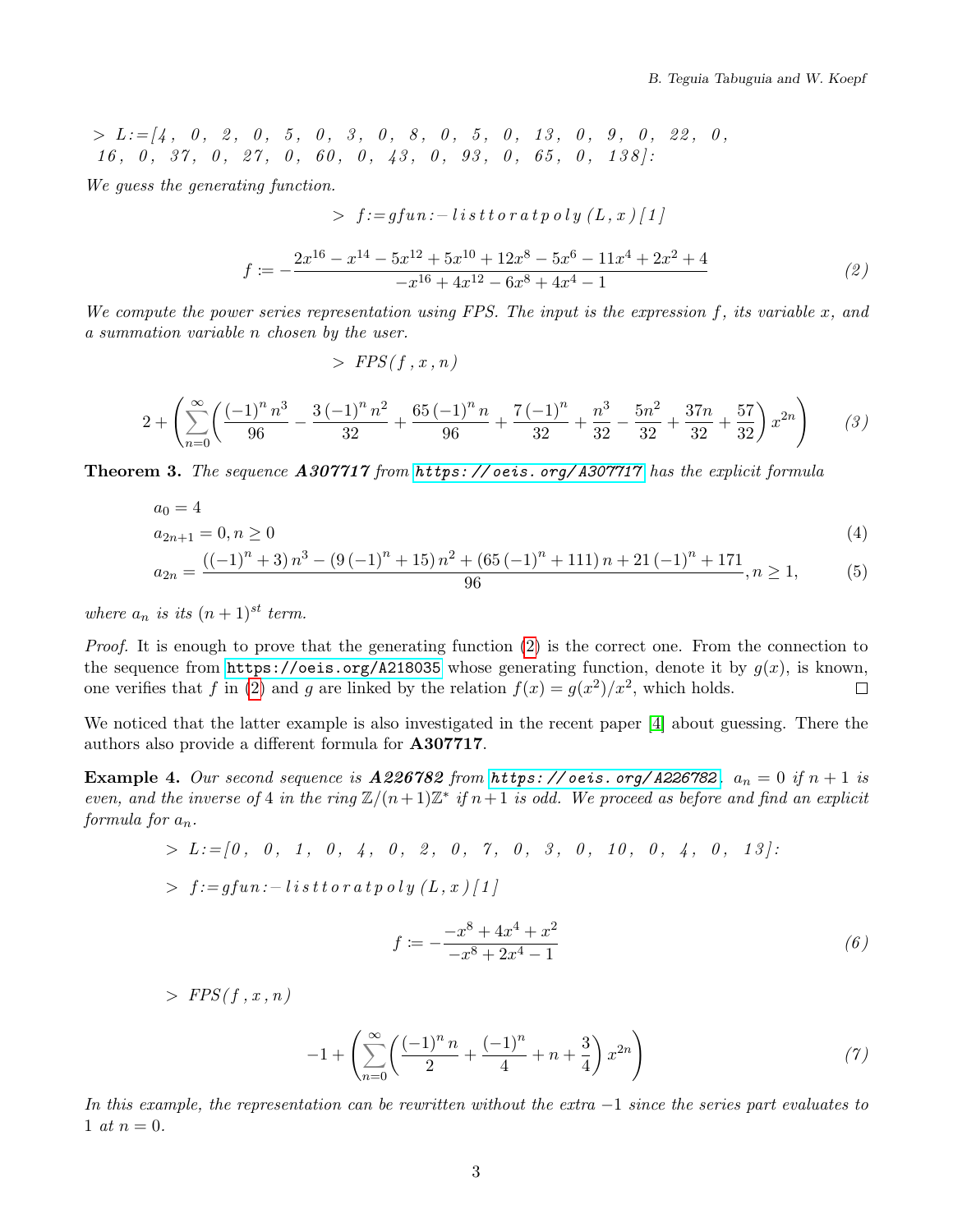Theorem 5. The sequence A226782 from [https: // oeis. org/ A226782](https://oeis.org/A226782) has the explicit formula

$$
a_0 = 0
$$
  
\n
$$
a_{2n+1} = 0, n \ge 0
$$
\n(8)

$$
a_{2n} = \frac{(-1)^n n}{2} + \frac{(-1)^n}{4} + n + \frac{3}{4}, n \ge 1,
$$
\n(9)

where  $a_n$  is its  $(n+1)^{st}$  term.

*Proof.* One verifies that the generating function given in <https://oeis.org/A226782> is a shift of f in  $(6)$ , as we start the sequence at 0 instead of 1.  $\Box$ 

## 3 Conclusion

This poster aims to recommend our FPS implementation to the community of computer algebraists or scientists interested in finding explicit formulas for sequences. Combining it with guessing strategies enables one to discover or recover explicit formulas. Of course, limitations may always exist, at least in practice, when implementing the theory; however, as research goes on, FPS also keeps improving to produce explicit formulas for larger classes of functions in the future. We mention that previous versions of the convert/FormalPowerSeries package could not compute the representations presented here. However, this is now possible with Maple 2022, which incorporates our implementation thanks to Jürgen Gerhard from Maplesoft.

## References

- <span id="page-3-3"></span>[1] Thomas Cluzeau and Mark van Hoeij. 2006. Computing hypergeometric solutions of linear recurrence equations. Appl. Algebra Engrg. Comm. Comput. 17, 2 (2006), 83–115.
- <span id="page-3-7"></span>[2] Keith O. Geddes. 1979. Symbolic computation of Padé approximants. ACM Transactions on Mathematical Software (TOMS) 5, 2 (1979), 218–233.
- <span id="page-3-5"></span>[3] Peter Horn, Wolfram Koepf, and Torsten Sprenger. 2012. m-Fold hypergeometric solutions of linear recurrence equations revisited. Mathematics in Computer Science 6, 1 (2012), 61–77.
- <span id="page-3-8"></span>[4] Manuel Kauers and Christoph Koutschan. 2022. Guessing with Little Data. arXiv preprint arXiv:2202.07966 (2022).
- <span id="page-3-6"></span>[5] Manuel Kauers and Thibaut Verron. 2019. Why you should remove zeros from data before guessing. ACM Communications in Computer Algebra 53, 3 (2019), 126–129.
- <span id="page-3-0"></span>[6] Wolfram Koepf. 1992. Power series in computer algebra. J. Symbolic Comput. 13, 6 (1992), 581–603.
- <span id="page-3-2"></span>[7] Marko Petkovšek. 1992. Hypergeometric solutions of linear recurrences with polynomial coefficients. J. Symbolic Comput. 14, 2-3 (1992), 243–264.
- <span id="page-3-4"></span>[8] Marko Petkovšek and Bruno Salvy. 1993. Finding all hypergeometric solutions of linear differential equations. In Proceedings of the 1993 international symposium on Symbolic and algebraic computation. 27–33.
- <span id="page-3-1"></span>[9] Anna A Ryabenko. 2002. Formal solutions of linear ordinary differential equations containing mhypergeometric series. Programming and Computer Software 28, 2 (2002), 92–101.